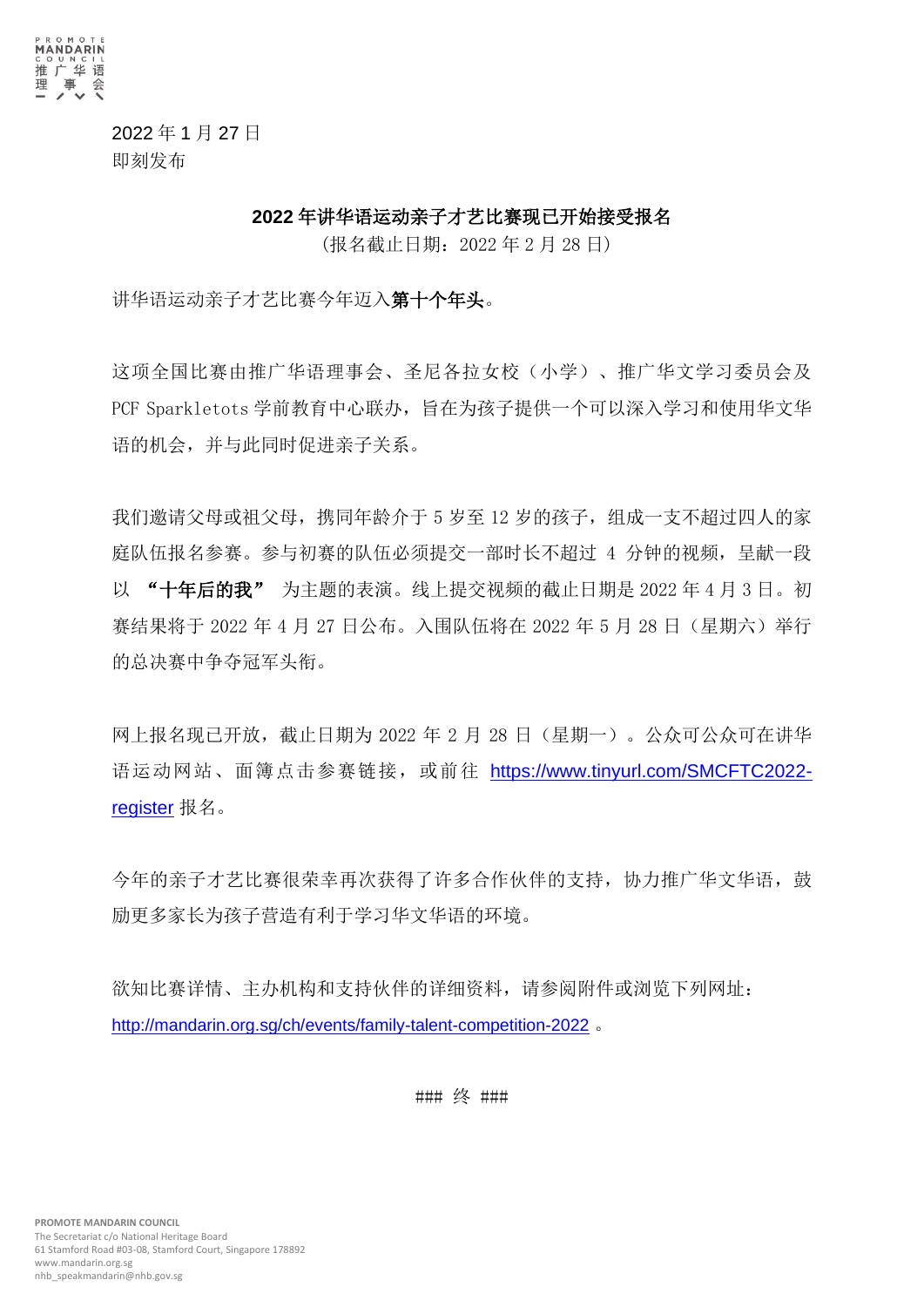

传媒联络处:

Ms Sim Xiangli Manager, (Secretariat, Promote Mandarin Council) National Heritage Board Email: [SIM\\_Xiangli@nhb.gov.sg](mailto:SIM_Xiangli@nhb.gov.sg) DID: +65 6982 1410

Ms Rita Goh Deputy Director Language Division National Heritage Board Email: [Rita\\_GOH@nhb.gov.sg](mailto:Rita_GOH@nhb.gov.sg) DID: +65 6982 1323

**PROMOTE MANDARIN COUNCIL** The Secretariat c/o National Heritage Board 61 Stamford Road #03-08, Stamford Court, Singapore 178892 [www.mandarin.org.sg](http://www.mandarin.org.sg/) nhb\_speakmandarin@nhb.gov.sg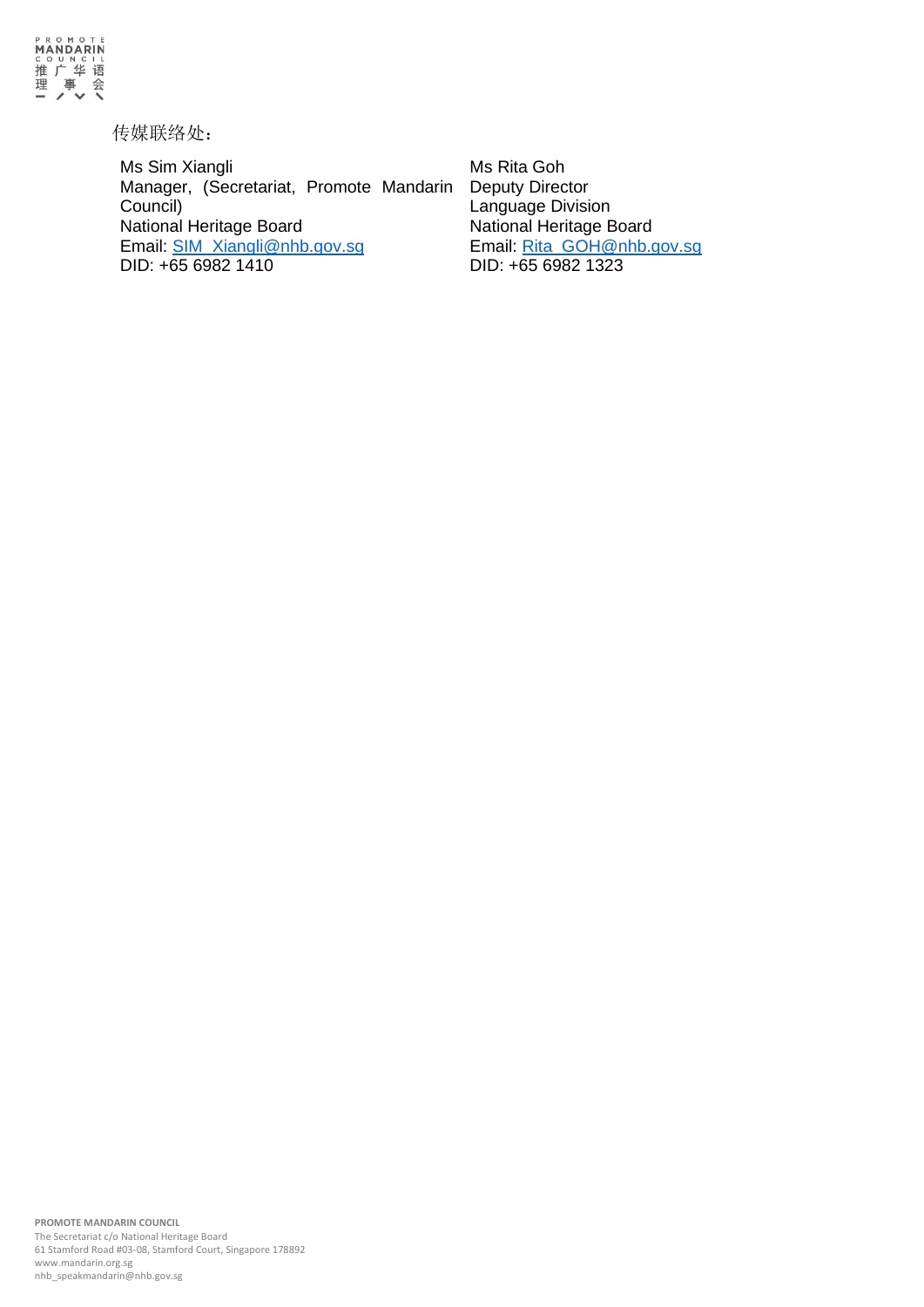

附件

## 关于讲华语运动亲子才艺比赛 **2022**

讲华语运动亲子才艺比赛是一项全国性比赛,旨在为孩子提供一个可以深入学习和使 用华文华语的机会,同时也能促进亲子关系。

讲华语运动亲子才艺比赛在2013年首次举办,今年已迈入第十个年头。比赛在 2016 年增设了学前组,另外也在2018年修改了参赛规则,将每支参赛队伍的人数限制,由 原本的三人改为四人,让更多家庭成员能够一起参赛。2019年的比赛首次开放给祖父 母参加。

### 参赛资格与组别

- 1. 每支参寨队伍必须由家长或祖父母与孩子组成。每支参寨队伍必须有至少两人,每 支 队伍的人数限制为四人。
- 2. 参赛孩童的年龄必须介于 5 岁至 12 岁。若参与表演的孩童未满 5 岁, 他们的表演 将不被纳入整体评分考量范围内。
- 3. 所有参赛者必须是新加坡公民或永久居民。

比赛共分三个组别。若您与多过一名孩子一起参赛,请根据最大参赛孩童的年龄选择 报名组别。

| 组别 | 参赛条件                   |
|----|------------------------|
|    | 年龄最大参赛孩童就读于幼稚园一年级或二年级。 |
|    | 年龄最大参赛孩童就读于小学一年级或二年级。  |
|    | 年龄最大参赛孩童就读于小学三年级至六年级。  |

### 表演主题及初赛

参赛队伍将以录视频的提交方式,呈献一段以"十年后的我"为主题,为时四分钟的 表演。线上提交视频的截止日期是 2022 年 4 月 3 日。

## 主办及协办机构

讲华语运动亲子才艺比赛 2022 由以下机构联合主办:

- 推广华语理事会
- 圣尼各拉女校(小学)
- 推广华文学习委员会
- PCF 闪耀学前中心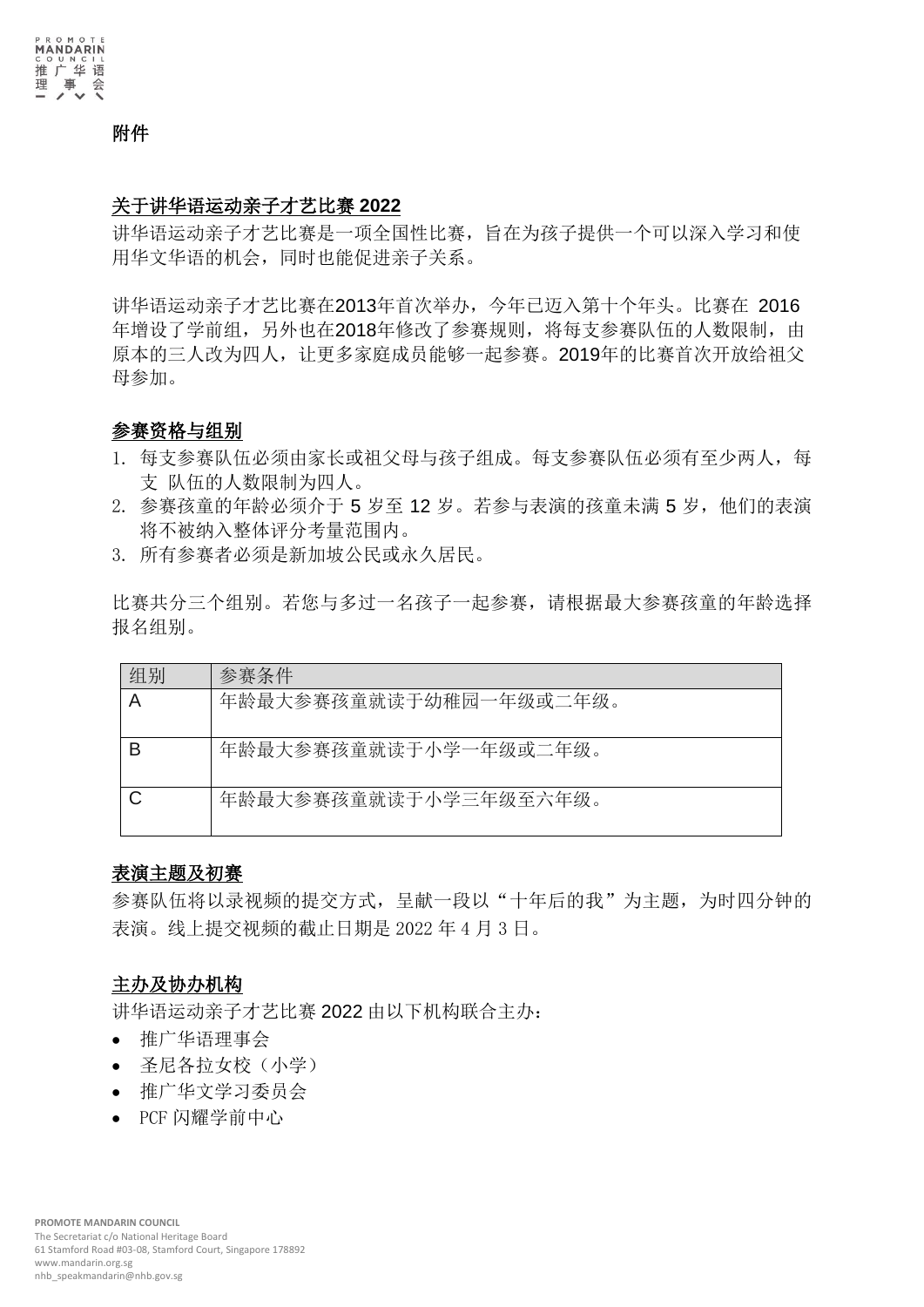

# 支持单位:

- 大拇指
- 小拇指
- 小小拇指

奖品赞助:

- 创而新教育科技
- 友谊书斋
- 昇菘超市
- 皇家信天翁号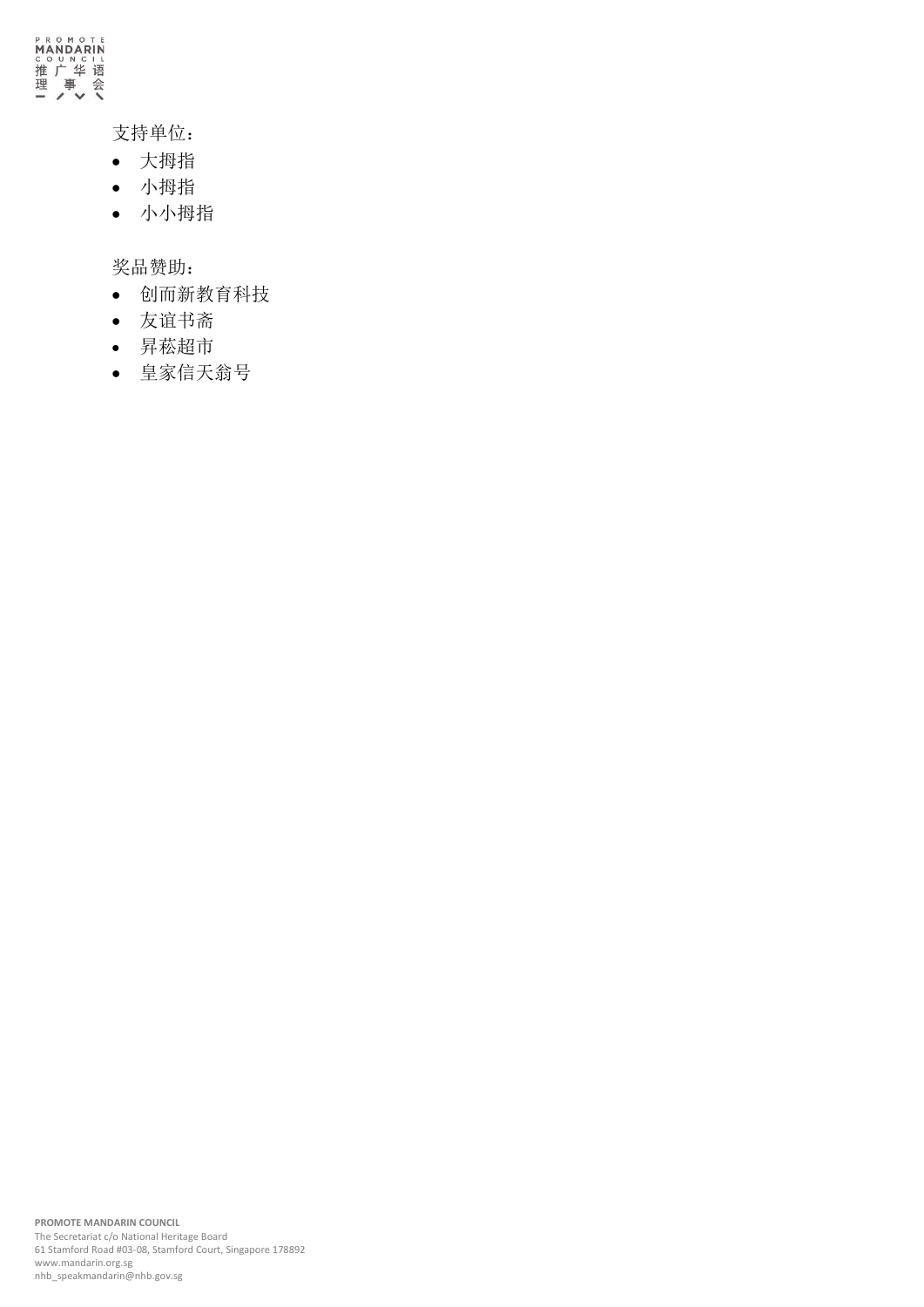## 奖品

| 奖项            | 奖品                                                                                                                                                                                                                                     |
|---------------|----------------------------------------------------------------------------------------------------------------------------------------------------------------------------------------------------------------------------------------|
| 得奖者           | 第一名: \$500 现金                                                                                                                                                                                                                          |
| (现金奖)         | 第二名: \$300 现金                                                                                                                                                                                                                          |
|               | 第三名: \$200 现金                                                                                                                                                                                                                          |
|               | 第四名*: \$180 现金                                                                                                                                                                                                                         |
|               | 第五名*: \$150 现金                                                                                                                                                                                                                         |
|               | 所有得奖者都会获得奖杯一座及证书一张                                                                                                                                                                                                                     |
| 得奖者<br>(其他奖品) | 汉神掌上学电子词典 PX2201<br>$\bullet$<br>WaWaYaYa JoyReader 电子图书<br>$\bullet$<br>WaWaYaYa 《AR 魔法华文》<br>$\bullet$<br>友谊书斋书券<br>$\bullet$<br>昇菘超市购物卷<br>$\bullet$<br>新加坡野生动物保育集团门票<br>圣淘沙名胜世界景点门票**<br>$\bullet$<br>皇家信天翁号早餐帆船巡游***<br>$\bullet$ |
| 决赛入围队伍        | 参赛证书一张<br>友谊书斋书券<br>昇菘超市购物券                                                                                                                                                                                                            |

\*只限组别 A。

\*\*只限第一名与第二名得奖者。

\*\*\*只限组别 C 的第一名奖者。